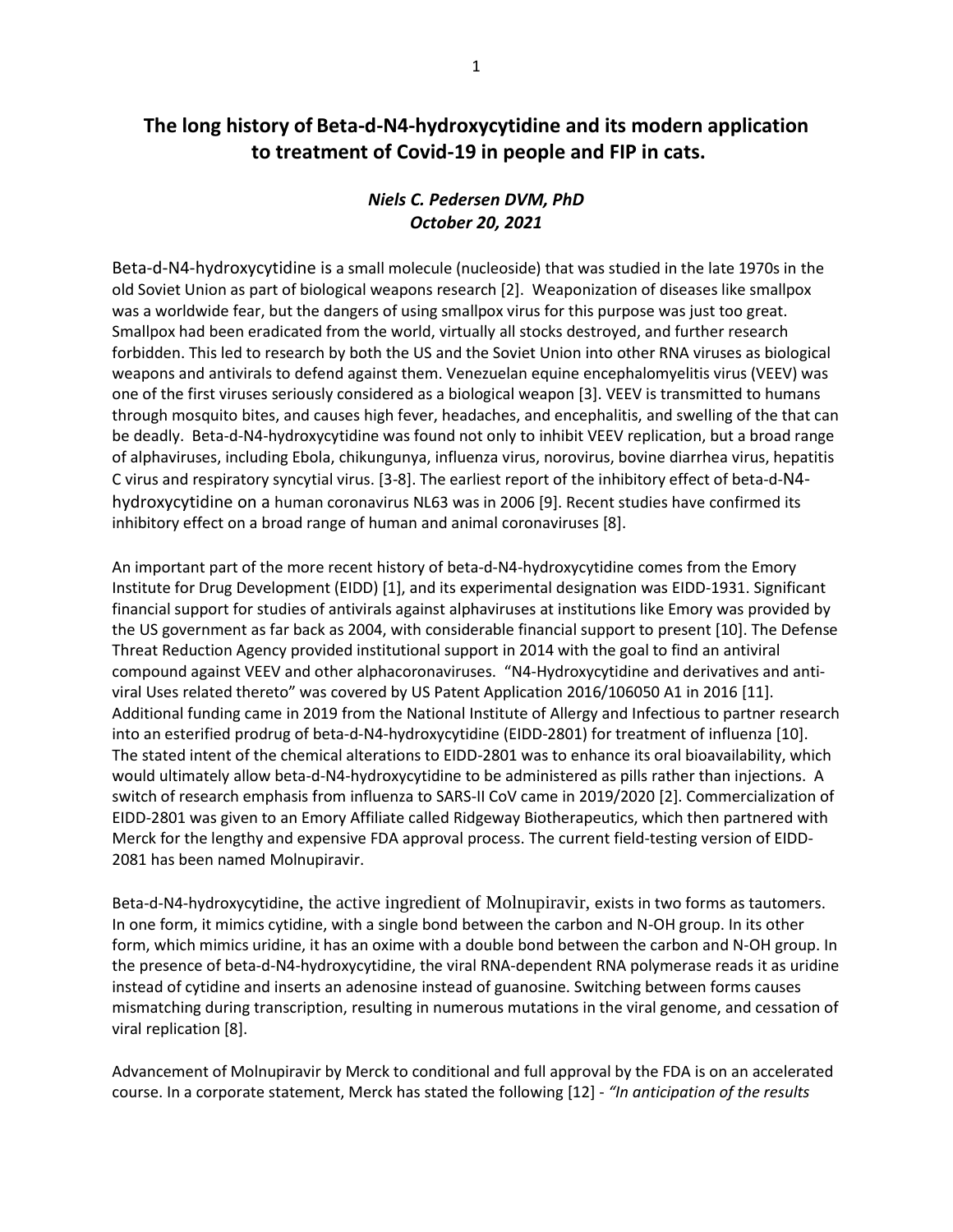*from MOVe-OUT, Merck has been producing Molnupiravir at risk. Merck expects to produce 10 million courses of treatment by the end of 2021, with more doses expected to be produced in 2022. ……. . Merck is committed to providing timely access to Molnupiravir globally, if it is authorized or approved, and plans to implement a tiered pricing approach based on World Bank country income criteria to reflect countries' relative ability to finance their health response to the pandemic. …… . As part of its commitment to widespread global access, Merck previously announced that the company has entered into non-exclusive voluntary licensing agreements for Molnupiravir with established generic manufacturers to accelerate availability of Molnupiravir in more than 100 low- and middle-income countries (LMICs) following approvals or emergency authorization by local regulatory agencies."* It is unlikely that this "generosity" will also apply to animal use.

Drugs to inhibit the causative agent of the current Covid-19 pandemic, have been rapidly field tested over the last two years and one of them, Remdesivir, was approved in record time for hospitalized patients. Molnupiravir has been moved toward conditional approval within the last year as an oral drug for home treatment of early-stage infection [12]. However, effective anti-coronavirus compounds were developed earlier for another common and highly disease of cats, feline infectious peritonitis (FIP). These drugs include a protease inhibitor (GC376) [13] and an RNA dependent RNA polymerase inhibitor (GS-441524) that is the active moiety of Remdesivir [14]. The success in treating FIP with antiviral drugs has prompted a recent study of both EIDD-1931 and EIDD-2801 for their ability to inhibit FIPV in tissue culture [15]. The effective concentration-50% (EC50) for EIDD-1931 against FIPV is 0.09 uM, EIDD-2801 0.4 uM and GS-441524 0.66 Um [15]. The percent cytotoxicity at 100 uM is 2.8, 3.8 and 0 for these compounds, respectively. Therefore, EIDD-1931 and -2801 are slightly more virus inhibitory but also more cytotoxic than GS-441524. These laboratory studies indicate that both EIDD-1931 and EIDD-2801 are also excellent candidates for FIP treatment.

Although EIDD-1931 and EIDD-2801 hold great promise for the treatment of FIP, there are several obstacles that make legal use of these compounds unlikely any time soon. GS-441524, the active form of Remdesivir, and patented by Gilead Sciences, was researched for use in cats with FIP shortly before the Covid-19 pandemic occurred. Therefore, it was the potential use of Remdesivir against Ebola virus and not SARS-like coronaviruses that prompted research on FIP [14]. Even though these studies were done in collaboration with scientists from Gilead Science, the company refused animal rights for GS-441524 once it became obvious that there was a much larger market for Covid-19 in humans [16]. Similarly, my attempts over the last 2-3 years to Emory, Ridgeback Biotherapeutics, and the Veterinary Division of Merck to research EIDD-1931 and EIDD-2801 for FIP in cats have either gone unanswered or rebuffed, undoubtedly for similar reasons to why Gilead refused to grant animal rights for GS-441524. However, the great worldwide need for an FIP treatment rapidly fueled an unapproved market for GS-441524 out of China. This same need to treat FIP has recently fueled interest on Molnupiravir as a treatment for FIP, also out of China.

The situation with EIDD-1931 and EIDD-2801/Molnupiravir and GS-441524 and Remdesivir brings to question why some drugs are converted to prodrugs for marketing [17]. Remdesivir was reportedly esterified to increase antiviral activity, although studies in cats showed that GS-441524 and Remdesivir had similar virus inhibitory activity in tissue culture [18]. However, Remdesivir was found to be poorly absorbed by the oral route and was therefore conditionally approved only for injection. EIDD-2801 was created to enhance oral absorption of EIDD-1931, even though earlier research indicated that EIDD-1931 is well absorbed orally without esterification [6]. The motives behind the commercialization of Remdesivir instead of GS-441524 for use in humans has been scientifically questioned, as the latter appears to be superior in several ways without further modifications [17]. Why was EIDD-2801 was put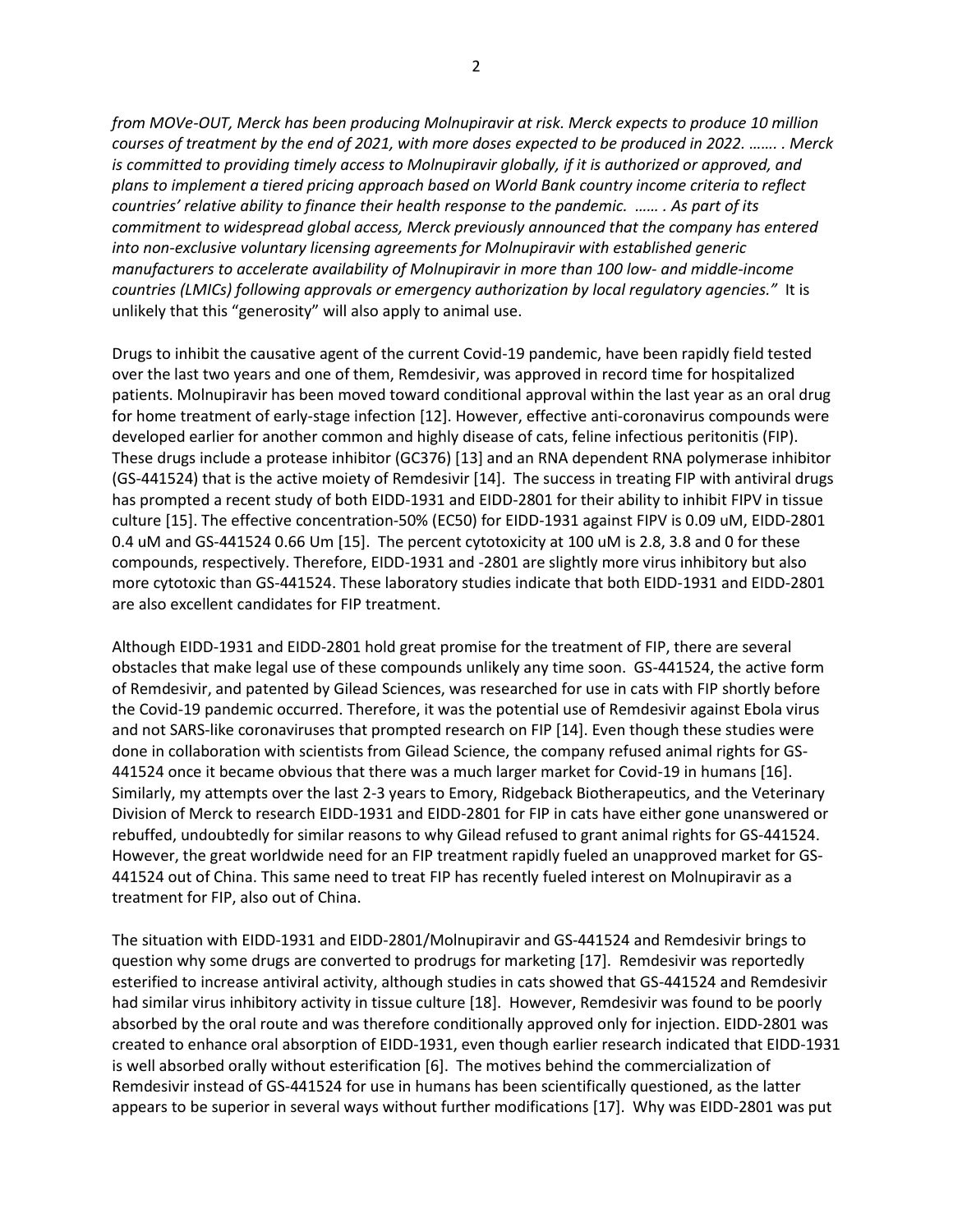forward for commercialization when EIDD-1931 would be cheaper, 4 times more virus inhibitory and one third less toxic than EIDD-2801 [15]? Strength of patent rights and patent longevity may be more compelling factors in these decision [16, 17, 19].

One of the problems in the treatment of FIP in cats is the blood-to-eye and blood-to brain barriers, which become of great importance when the disease affects the eyes and/or brain [13, 14, 20]. This problem has been overcome in large part in the treatment of ocular and neurological forms of FIP with GS-441524 by progressively increasing the dosage to raise blood levels and therefore the concentration of drug in the aqueous humor and/or brain [20]. GC376, one of the most potent antivirals against FIP virus in culture [17], is not effective against ocular and neurological FIP because of the inability to get enough drug into these sites even when increasing the dosage several times [14]. Fortunately, it appears that EIDD-1931 can reach effective levels in the brain as indicated by studies in horses with VEEV infection [3]. Drug resistance is another problem that is now being seen in some cats being treated with GS-441524, especially individuals with the neurological form of FIP. The long treatment courses and difficulty in getting sufficient drug into the brain favors the development of drug resistance.

The short- and long-term toxic effect of a candidate drug on the test person or animal is of prime importance. GS-441524 has a lower toxicity than GC376, EIDD-1931 and EIDD-2801 in cell cultures [15]. However, it is the toxicity that occurs *in vivo* that is most important. GC376 is among the most coronavirus inhibitory drug known [15], but it will retard adult dentition when given to young kittens [13]. No serious toxicity has been observed over almost three years of field use of GS-441524, mirroring the complete lack of cytotoxic effects in vitro at concentrations as high as 400 uM [18]. However, EIDD-1931 and EIDd-2801 demonstrate significant cytoxicity at 100 uM [15]. Therefore, it is the ability of EIDD-1931 to create fatal mutations in RNA has been of greatest concern for some time [8, 21, 22]. This has been a big reason why it has been slow to be applied to disease. However, the current recommended treatment of Covid-19 with Molnupiravir is for only 5 days at the early stage of treatment [10]. However, the recommended treatment with GS-441524 for FIP is 12 weeks [14], allowing much greater time for toxicity to manifest itself. Therefore, it will be important to carefully observe cats on EIDD-1931 or EIDD-2801 treatment for both short- and long-term effects.

All antiviral drugs to date have yielded to the development of drug resistance through mutations in the viral genome. Although Remdesivir has appeared less susceptible to such mutations than other drugs used in viral diseases like HIV/AIDS, drug resistance has been well documented [23-25]. Resistance to GS-441524 in cats being treated for FIP has been seen with greater frequency, especially in cats with neurological FIP, where it is more difficult to get sufficient drug into the brain [13, 14, 20]. Resistance to GS-441524 in cats is also likely to be more of a problem because cats with FIP are often treated for 12 weeks or more, while Remdesivir (and Molnupiravir) are recommended for only five days during the initial viremic stage of Covid-19 [16]. The problem of drug resistance has been effectively managed in HIV/AIDS treatment by using a cocktail of different drugs at the same time with different resistance profiles. Drug resistant mutants to one drug will be immediately inhibited by the other drugs, preventing their positive selection in the face of treatment. Inhibition of resistance is particularly strong when the two drugs attack different proteins involved in virus replication. For instance, GC376 is a protease inhibitor [13], while GS-441524 acts on the RNA dependent RNA replicase [18]. However, GC376 is not as well absorbed across the blood-to-brain barrier. Although sufficient work has not yet been done, it appears that there will be no cross-resistance between GS-441524 and Molnupiravir but is as effective as GS-441524 in crossing the blood-to-brain barrier [3]. These things would make Molnupiravir (or 5 hyroxycytidine) and important addition to future FIP treatment.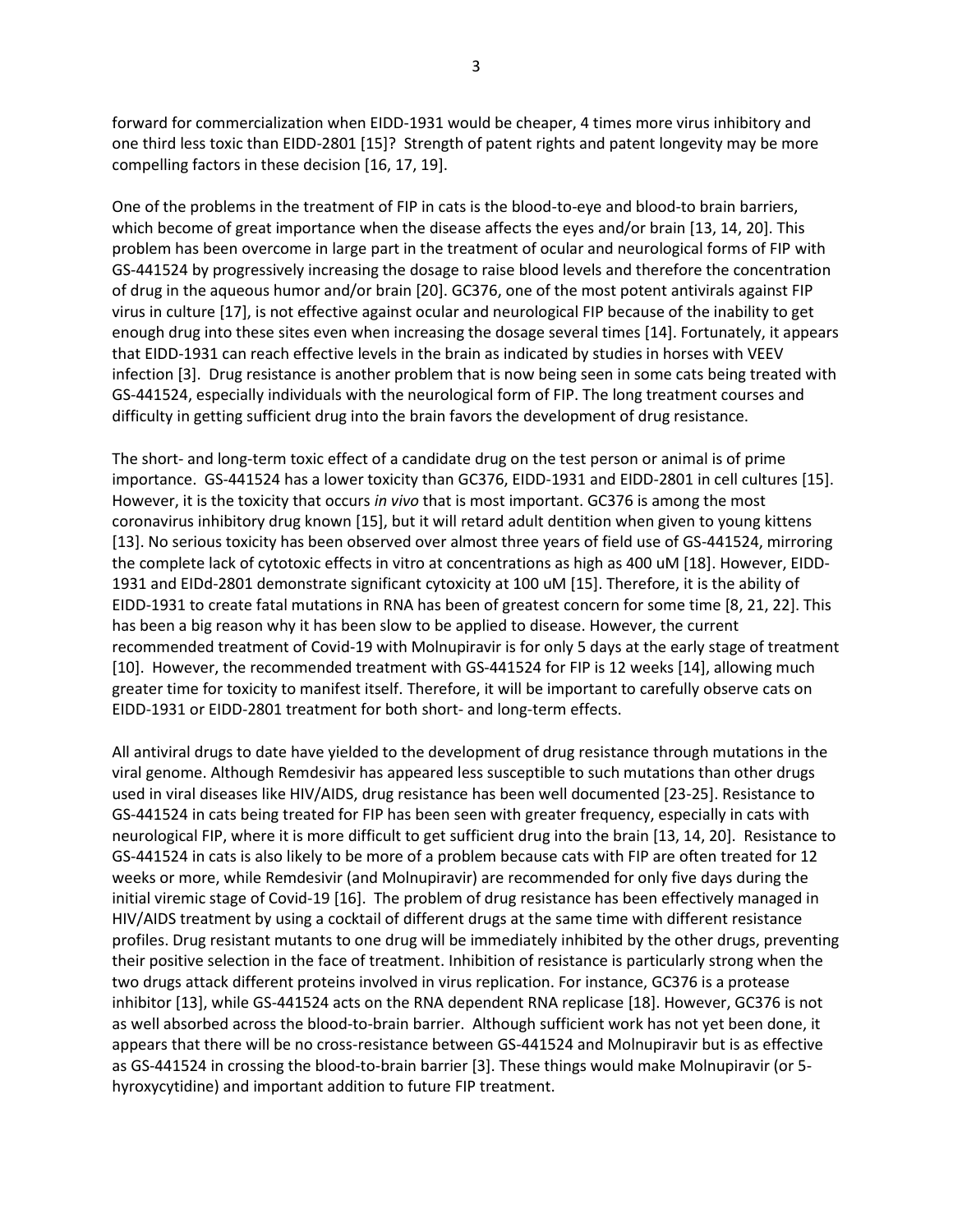As anticipated, Molnupiravir has recently been tested in cats with FIP by at least one Chinese sellers of GS-441524, and preliminary results reported on the FIP Warriors CZ/SK website [26]. The field trial consisted of 286 cats with various forms of naturally occurring FIP seen in pet clinics in US, UK, Italy, Germany, France, Japan, Romania, Turkey, and China. No deaths occurred among 286 cats that participated in the trial, including seven cats with ocular (n=2) and neurological (n=5) FIP. Twenty-eight of these cats were cured after 4-6 weeks of treatment and 258 after 8 weeks. All treated cats remained healthy 3-5 months later, a period during which relapses would be expected in cats not successfully cured. This data provides compelling evidence for the safety and efficacy of Molnupiravir for cats with various forms of FIP. However, it is hoped that this field trial will be written in manuscript form, submitted for peer review, and published. Nevertheless, it is now being sold to owners of cats with FIP. At least one other major seller of GS-441524 is also interested in using Molnupiravir for FIP, indicating a demand for additional antiviral drug treatments to cats with FIP.

A safe and effective dosage for Molnupiravir in cats with FIP has not been published. However, at least one seller out of China has provided some pharmacokinetic and field-testing data on Molnuparivir in cats with naturally occurring FIP in their advertising flier for a product called Hero-2081 [26]. However, this information does not clearly state the amount of Molnupiravir in one of their "50 mg tablets" and the actual dosing interval (q12h or q24h?). Fortunately, an estimated starting dosage for Molnupiravir in cats with FIP can be obtained from published invitro cell culture studies of EIDD-1931 and EIDD-2801 [15] and laboratory and field studies of GS-441524 [14,18]. Molnupiravir (EIDD-2801) has an EC50 of 0.4 uM/ul against FIPV in cell culture, while the EC50 of GS-441524 is around 1.0 uM/ul [18]. They both have similar oral absorptions of around 40-50%, so an effective subcutaneous (SC) dosage for Molnupiravir would be approximately one-half the recommended 4 mg/kg SC q24h starting dosage for GS-441524 [14], or 2 mg/kg SC q24h. The *per-os* (PO) dosage would be doubled to account for less efficient oral absorption to a dosage of 4 mg/kg PO q24h. An estimated starting oral dosage for Molnupiravir in cats with FIP can also be calculated from available data on Covid-19 treatment. Patients being treated for Covid-19 are given 200 mg of Molnupiravir PO q12h for 5 days. This dosage was obviously calculated from a pharmacokinetic study done on people, and if an average person weighs 60-80 kg (70 kg), the effective inhibitory dosage is ~3.0 mg/kg PO q12h. A cat has a basal metabolic rate 1.5 times a human, and assuming equal oral absorption for both people and cats, the minimum cat dosage by this calculation would be 4.5 mg/kg PO q12 hr. Assuming that Molnupiravir crosses the blood-to-eye and blood-to-brain barrier at equal efficiency to GS-441524 [3,18], the dosage would be increased  $\sim$ 1.5 and  $\sim$ 2.0 times to allow for adequate penetration into aqueous humor and cerebrospinal fluid for cats with ocular (~8 mg/kg PO, q12 h) or neurological FIP (~10 mg/kg PO, q12h). The duration of treatment would be 10-12 weeks and monitoring of treatment response identical to GS-441524 [14, 20]. These recommendations are based on presumptions from published information and more experience with Molnupiravir in the field will be needed. It is doubtful that Molnupiravir will prove safer and any more effective than GS-441524 for the treatment of FIP, but a third antiviral drug may could prove extremely helpful in preventing GS-441524 resistance (as a cocktail of antivirals with different resistance profiles) or in treating cats that no longer respond well to GS-441524. The big unknown is whether Molnupiravir will be free from long term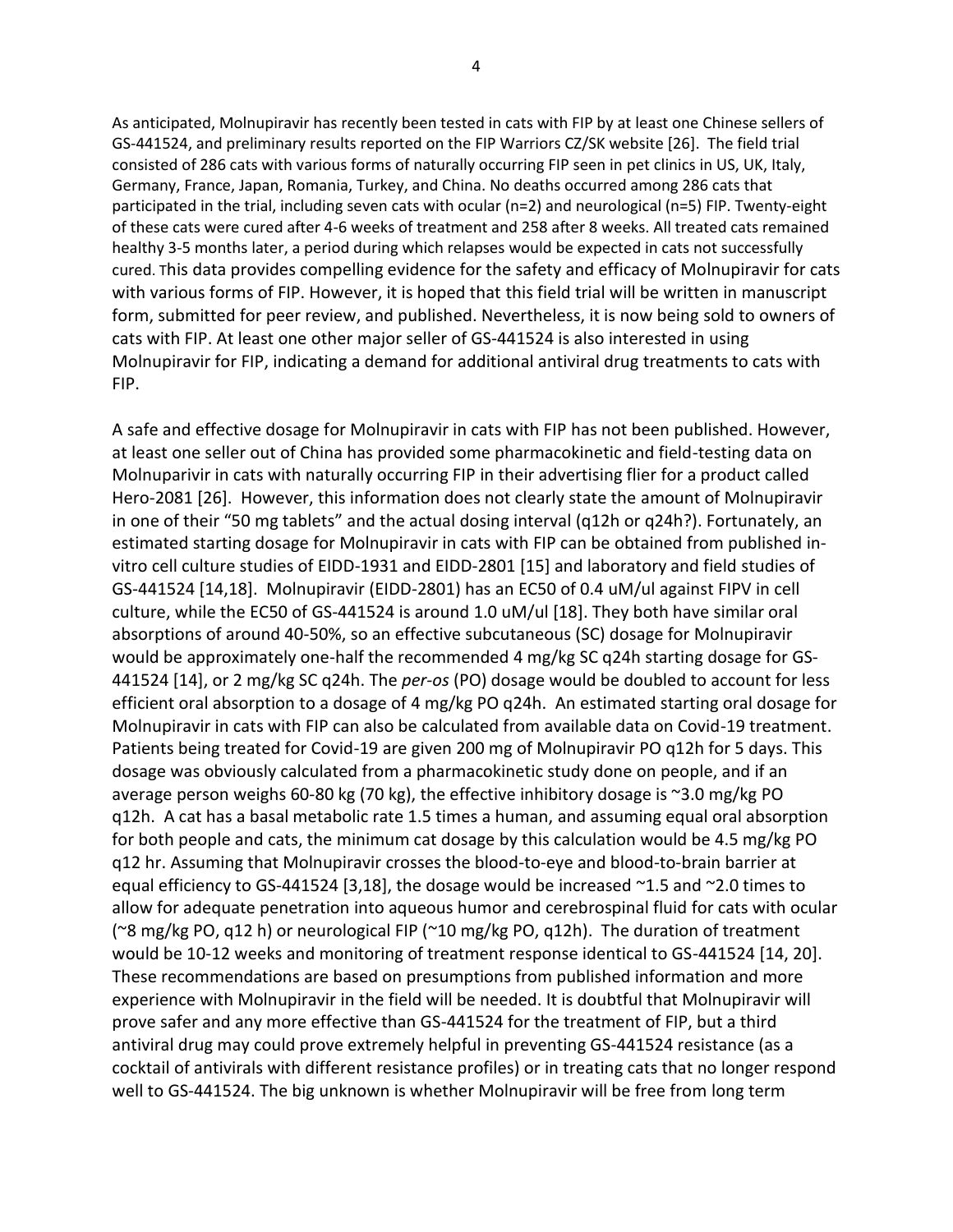toxicities, as the active ingredient, N4-hydroxycytidine, is an extremely potent mutagen [21] and the treatment time for FIP is much longer than for Covid-19 and chances of side-effects greater.

It is unfortunate that EIDD-1931 (N4-hydroxycytidine), the active ingredient of Molnupiravir, has not been given greater consideration for treating cats with FIP than Molnupiravir. EIDD-1931 is 4 times more virus inhibitory than Molnupiravir (EC50 0.09 vs 0.4 uM) and the percent cytotoxicity is somewhat less (2.3% vs. 3.8% at 100 uM), respectively [15]. N4-hydroxycytidine is also efficiently absorbed by the oral route [3], something downplayed in the development of EIDD-2801 (Molnupiravir). This scenario is identical to that of GS-441524 and Remdesivir, with the latter being chosen for commercialization even though current research indicates the former would have been the best candidate [17].

## **References**

[1] Painter GR, Natchus MG, Cohen O, Holman W, Painter WP. Developing a direct acting, orally available antiviral agent in a pandemic: the evolution of molnupiravir as a potential treatment for COVID-19 [published online ahead of print, 2021 Jun 18]. *Curr Opin Virol*. 2021;50:17-22. doi:10.1016/j.coviro.2021.06.003

[2] Halford B. An emerging antiviral takes aim at COVID-19. c&en topics. 2020. [https://cen.acs.org/pharmaceuticals/drug-development/emerging-antiviral-takes-aim-COVID-](https://cen.acs.org/pharmaceuticals/drug-development/emerging-antiviral-takes-aim-COVID-19/98/web/2020/05)[19/98/web/2020/05.](https://cen.acs.org/pharmaceuticals/drug-development/emerging-antiviral-takes-aim-COVID-19/98/web/2020/05)

[3] Painter GR, Richard A. Bowend RA, Bluemling GR et al. The prophylactic and therapeutic activity of a broadly active ribonucleoside analog in a murine model of intranasal Venezuelan equine encephalitis virus infection. Antiviral Res. 2019, 171:104597

[4] Costantini, V.P., Whitaker, T., Barclay, L., Lee, D., McBrayer, T.R., Schinazi, R.F., Vinje,J., 2012. Antiviral activity of nucleoside analogues against norovirus. Antivir. Ther.17 (6), 981–991. [https://doi.org/10.3851/imp2229.](https://doi.org/10.3851/imp2229)

[5] Ehteshami, M., Tao, S., Zandi, K., Hsiao, H.M., Jiang, Y., Hammond, E., Amblard, F., Russell, O.O., Merits, A., Schinazi, R.F., 2017. Characterization of beta-d-N(4)-hydroxycytidine as a novel inhibitor of chikungunya virus. Antimicrob. Agents Chemother. 61 (4) e02395-02316. [https://doi.org/10.1128/aac.02395-16.](https://doi.org/10.1128/aac.02395-16)

[6] Stuyver, L.J., Whitaker, T., McBrayer, T.R., Hernandez-Santiago, B.I., Lostia, S., Tharnish, P.M., Ramesh, M., Chu, C.K., Jordan, R., Shi, J., Rachakonda, S., Watanabe, K.A., Otto, M.J., Schinazi, R.F., 2003. Ribonucleoside analogue that blocks replication of bovine viral diarrhea and hepatitis C viruses in culture. Antimicrob. Agents Chemother. 47 (1), 244–254.

[7] Yoon J., Toots M, Lee S, Lee ME, et al., 2018. Orally efficacious broad-spectrum ribonucleoside analog inhibitor of influenza and respiratory syncytial viruses. Antimicrob. Agents Chemother. 2018, 62 (8)[:https://doi.org/10.1128/aac.00766-18](https://doi.org/10.1128/aac.00766-18)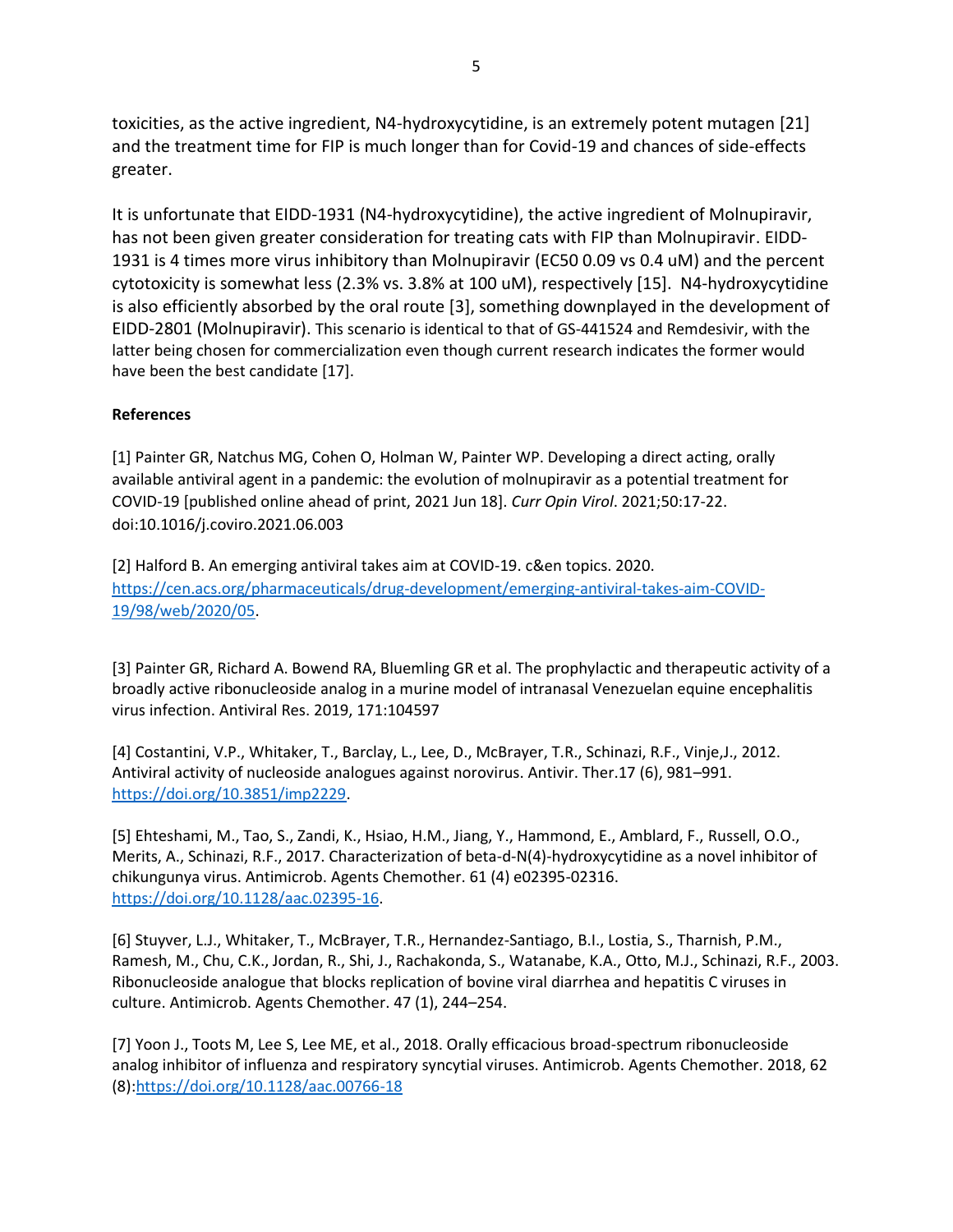[8]. Urakova N, Kuznetsova V, Crossman DK, Sokratian A, Guthrie DB, Kolykhalov AA, et al. β-d-N4- Hydroxycytidine is a potent anti-alphavirus compound that induces a high level of mutations in the viral genome. J Virol. 2018, 92:e01965–e01917. doi: 10.1128/JVI.01965-17.

[9] Pyrc, K., Bosch, B.J., Berkhout, B., Jebbink, M.F., Dijkman, R., Rottier, P., van der Hoek,L., 2006. Inhibition of human coronavirus NL63 infection at early stages of the replication cycle. Antimicrob. Agents Chemother. 2006, 50(6):2000–2008. https://doi.org/10.1128/aac.01598-05.

[10]. Whitfill T. A likely new treatment for Covid-19 was made possible by government-funded innovation. STAT+. https://www.statnews.com/2021/10/05/government-funding-backed-molnupiravirpossible-new-covid-19-treatment/.

[11] Painter, G.R., Guthrie, D.B., Bluemling, G., Natchus, M.G. N4-Hydroxycytidine and Derivatives and Anti-viral Uses Related Thereto. US Patent Application, 2016, 2016/106050 A1.

[12] Merck news release, October 1, 2021. [https://www.merck.com/news/merck-and-ridgebacks](https://www.merck.com/news/merck-and-ridgebacks-investigational-oral-antiviral-molnupiravir-reduced-the-risk-of-hospitalization-or-death-by-approximately-50-percent-compared-to-placebo-for-patients-with-mild-or-moderat/)[investigational-oral-antiviral-molnupiravir-reduced-the-risk-of-hospitalization-or-death-by](https://www.merck.com/news/merck-and-ridgebacks-investigational-oral-antiviral-molnupiravir-reduced-the-risk-of-hospitalization-or-death-by-approximately-50-percent-compared-to-placebo-for-patients-with-mild-or-moderat/)[approximately-50-percent-compared-to-placebo-for-patients-with-mild-or-moderat/.](https://www.merck.com/news/merck-and-ridgebacks-investigational-oral-antiviral-molnupiravir-reduced-the-risk-of-hospitalization-or-death-by-approximately-50-percent-compared-to-placebo-for-patients-with-mild-or-moderat/)

[13] Pedersen NC, Kim Y, Liu H, Galasiti Kankanamalage AC, Eckstrand C, Groutas WC, Bannasch M, Meadows JM, Chang KO. Efficacy of a 3C-like protease inhibitor in treating various forms of acquired feline infectious peritonitis. J Feline Med Surg. 2018, 20(4):378-392.

[14] Pedersen NC, Perron M, Bannasch M, Montgomery E, Murakami E, Liepnieks M, Liu H. efficacy and safety of the nucleoside analog GS-441524 for treatment of cats with naturally occurring feline infectious peritonitis. J Feline Med Surg. 2019, 21(4):271-281.

[15] Cook SE, Vogel H and D. Castillo D. A rational approach to identifying effective combined anticoronaviral therapies against feline coronavirus. 2021. bioRxiv 2020.07.09.195016; doi: <https://doi.org/10.1101/2020.07.09.195016>

[16] Zhang S. A Much-Hyped COVID-19 Drug Is Almost Identical to a Black-Market Cat Cure. May 8, 2020 Shutterstock / The Atlantic, https://www.theatlantic.com/science/archive/2020/05/remdesivircats/611341/.

[17] Yan VC, Muller FL. Advantages of the Parent Nucleoside GS-441524 over Remdesivir for Covid-19 Treatment. ACS Medicinal Chemistry Letters. 2020, *11* (7):1361-1366 DOI: 10.1021/acsmedchemlett.0c00316

[18] Murphy BG, Perron M, Murakami E, Bauer K, Park Y, Eckstrand C, Liepnieks M, Pedersen NC. The nucleoside analog GS-441524 strongly inhibits feline infectious peritonitis (FIP) virus in tissue culture and experimental cat infection studies.Vet Microbiol. 2018, 219:226-233.

[19]. Common Dreams. Public citizen. Press release, August 4, 2020, [https://www.commondreams.org/newswire/2020/08/04/public-citizen-scientists-gilead-and-federal](https://www.commondreams.org/newswire/2020/08/04/public-citizen-scientists-gilead-and-federal-scientists-have-neglected)[scientists-have-neglected](https://www.commondreams.org/newswire/2020/08/04/public-citizen-scientists-gilead-and-federal-scientists-have-neglected)